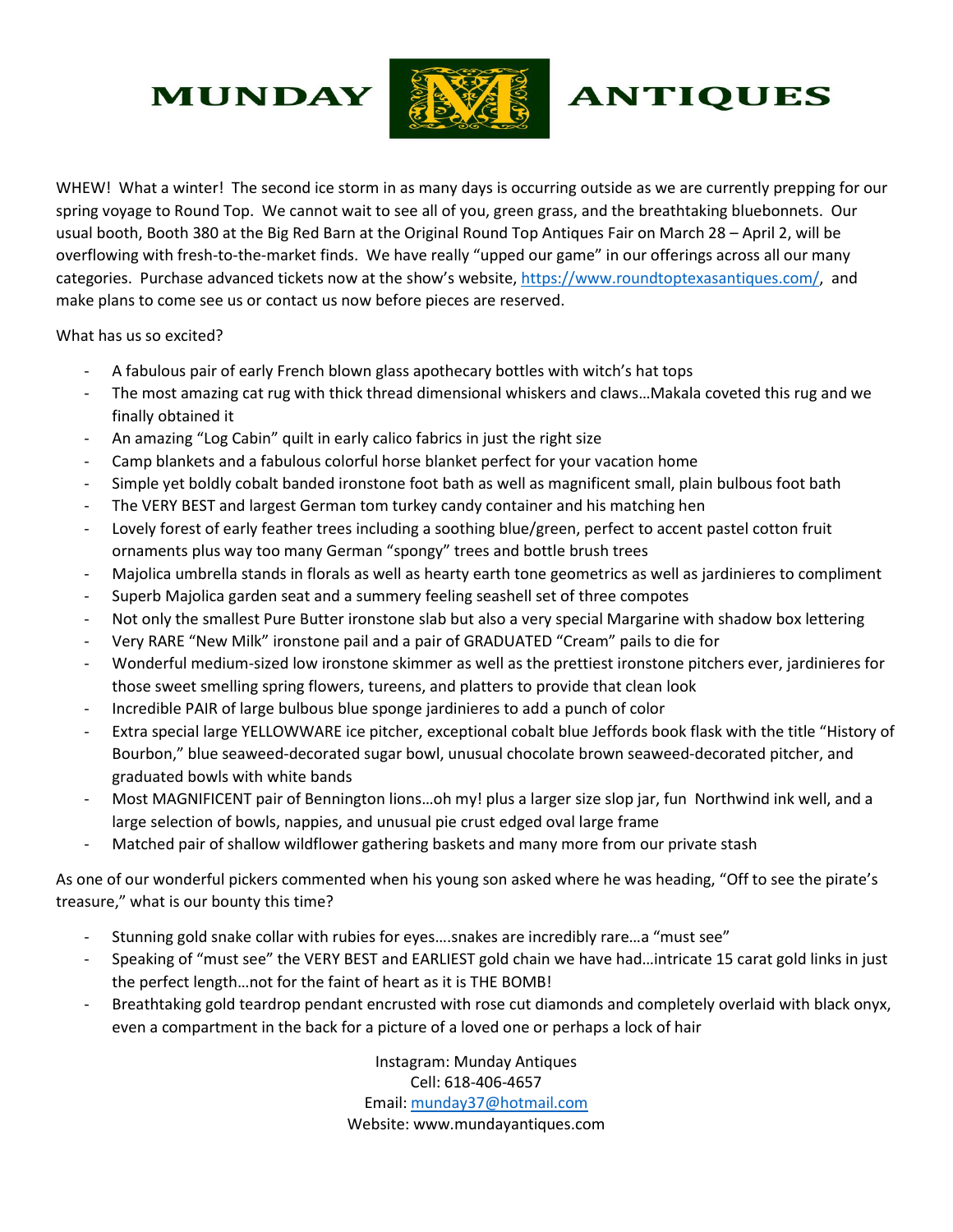## **MUNDAY**



## **ANTIQUES**

- Not one but three of the chunkiest link, perfect length, gold chains…similar to trombone link
- Trombone or paperclip link have your eye? Don't fret..we have a superbly chunky and perfect length one in gold and maybe by show time even one in 15ct as well as several in various chunkiness in sterling
- Gold fobs of various sizes to adorn your current chain and to create your personal "look" including the chunkiest, most amazing one with a buckle in the bezel
- Speaking of buckles…a wide gold buckle bangle, a superb pair of gold buckle bangles, a stunning plain silver buckle and even a gold buckle ring with turquoise…only the second one we have had
- Hefty gold watch chain with rolo links and original chunky slide
- Most beautiful gold watch with a large rose gold swallow amid intricate flowers and leaves
- If you are starting to feel lost and not sure which way to go after reading about so many "goodies" then a compass might be in order…a silver banjo-shaped one, intricately woven gold bezel set one, or a simple gold or silver to add to your current "neck mess" might be in order
- High carat gold your heart's desire? 18 carat gold anchor link chain might do the trick
- Solid bangle with bezel set amethysts or gold bangles with diamonds may add desired sparkle
- Sparkle is not lacking in the lovely Rock Crystal solitaires nor the smaller studs and most certainly not in the unbelievable choker as well as the rare opera length chain
- Rose cut diamonds also sparkle in the intricate, encrusted teardrop earrings
- Rich amethysts are the focal point of a pair of domed gold earrings as well as the largest, prettiest spinner fob we have had
- Are you a silver girl? We have LOTS…the Largest silver and Scottish orange agate (Longhorn orange) anchor pin/pendant, twist rope bangles, rhinestone encrusted silver bangles to add bling to your stack, all sizes and decorations including corsets, swallows, and gold lockets, chains of all lengths and links for any need or desire, beautiful choker which then makes two bracelets, a very sweet bracelet with rose gold swallows, buckle rings, way too much to even fit in our large case
- Last but not least…our long standing staple..the gold-filled engagement bangles will not disappoint…the largest variety of lion bangles we have ever had, rows and rows of floral stackers, stunning ones with single jewels, and the very best assortment of wide ones ever as we know you have all your starter ones…let's step up and add something bold to that stack/collection.

If this hasn't warmed your hearts and gotten you dreaming of Round Top, then we don't know what will! We simply cannot wait. Our lives have been too hectic to post our recent finds on the website and we treasure you all so you are having first chance at them. We are always here to answer any questions or share details of any of our finds. Do not hesitate to text or call 618-406-4657 or email us [munday37@hotmail.com](mailto:munday37@hotmail.com) If you cannot attend the show and would like to shop remotely, please contact us to request to be added to the list of those who receive booth pictures. We work with our distant clients in such a way and would love to do the same with you. We aim to accommodate! See you soon in Round Top where spring will be in full bloom and so will our spirits.

Safe travels –

Makala and Sandy Munday, Owners

Instagram: Munday Antiques Cell: 618-406-4657 Email: [munday37@hotmail.com](mailto:munday37@hotmail.com) Website: www.mundayantiques.com